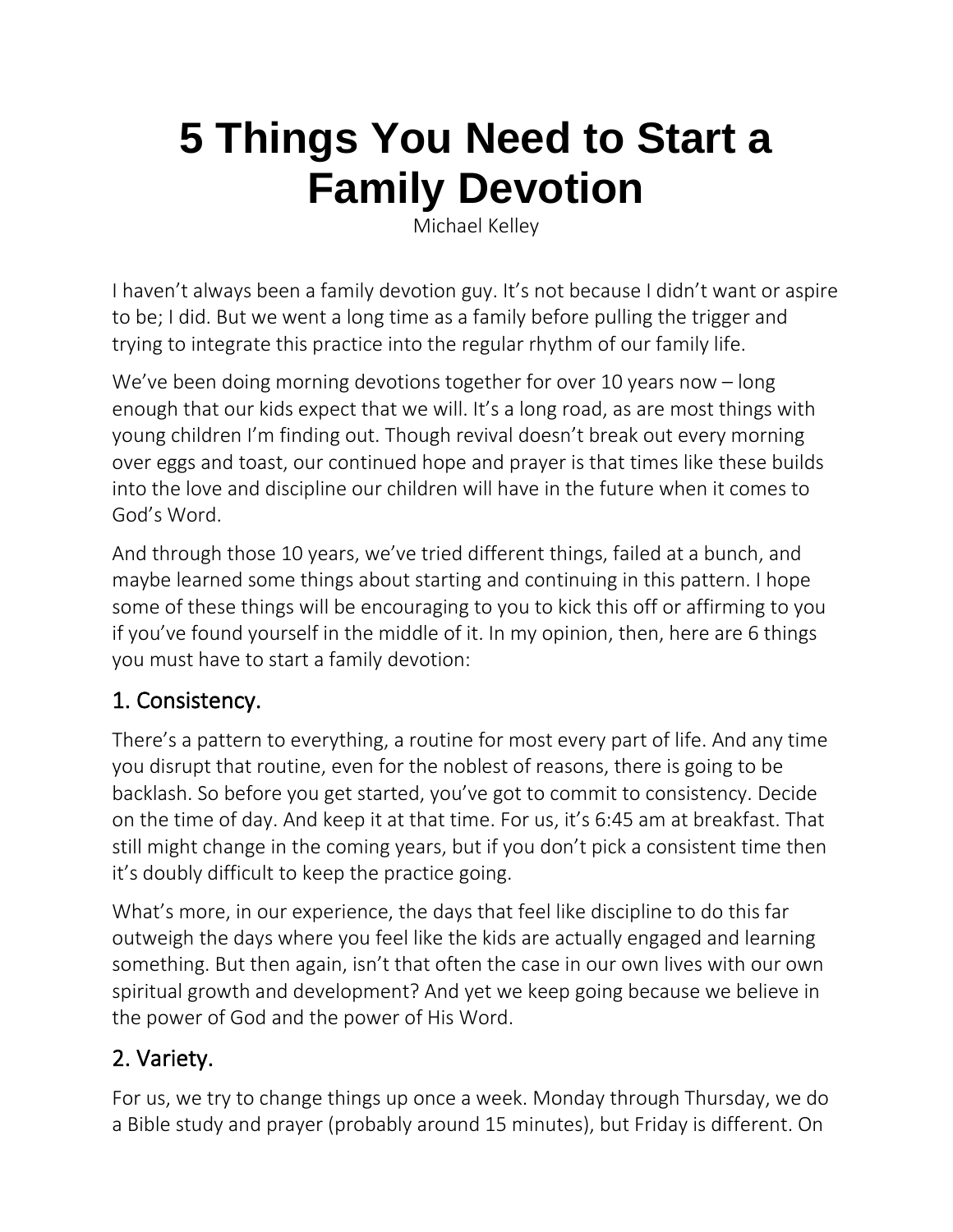Friday, everyone shares one specific thing they are thankful for that week, and one prayer request. For a while, those prayer requests were pretty predictable – that I would have a good day, that I would do well on a test, that I would be kind to friends… that kind of thing. In recent days, we're tried to bring more variety into those prayer requests as well, asking the kids to share a prayer not for themselves but for someone else, or to share something they're thankful for that's not about an activity they get to do that weekend.

### 3. A Sense of Humor.

One of the great things having a family devotion time does for me, as a dad, is helps me not to take myself too seriously. Every once in a while, we will be talking through some great truth from the Bible, I'll be making an incredibly insightful and valuable point in a truly beautiful way… and someone will burp.

Game over. But such is life with kids. And in truth, that's okay. I can't help but think it was a pretty undignified scene when the kids were crawling all over each other to try and get into Jesus' lap, and yet He let them come. Snotty noses and all. Keeping a sense of humor while trying to instill this discipline, in the end, is a helpful reminder that we, as parents, are really stewards of these children. We do the best we can in faith, but ultimately it is only God who convicts of sin and brings our children – any children – to an understanding of the gospel.

So, we laugh, and then we go at it again.

# 4. Preparation.

I don't mean preparation in the sense that you have spent 2 hours studying the devotion you are going to walk through the next morning (though that's a fine practice if you can manage it). I mean "preparation" more in the sense of creating the environment. In order to make sure we have time before school for devotions, Jana and I have to get up earlier than we used to. We have to be completely ready for the day with breakfast ready by 6:45.

While it often means that I read through the devotion the night before, it also to a greater extent means doing anything we can do to make the morning run more smoothly. This would be things like making sure lunches are already packed, clothes are laid out, and you haven't left any lingering homework assignments to be done over the eggs and toast.